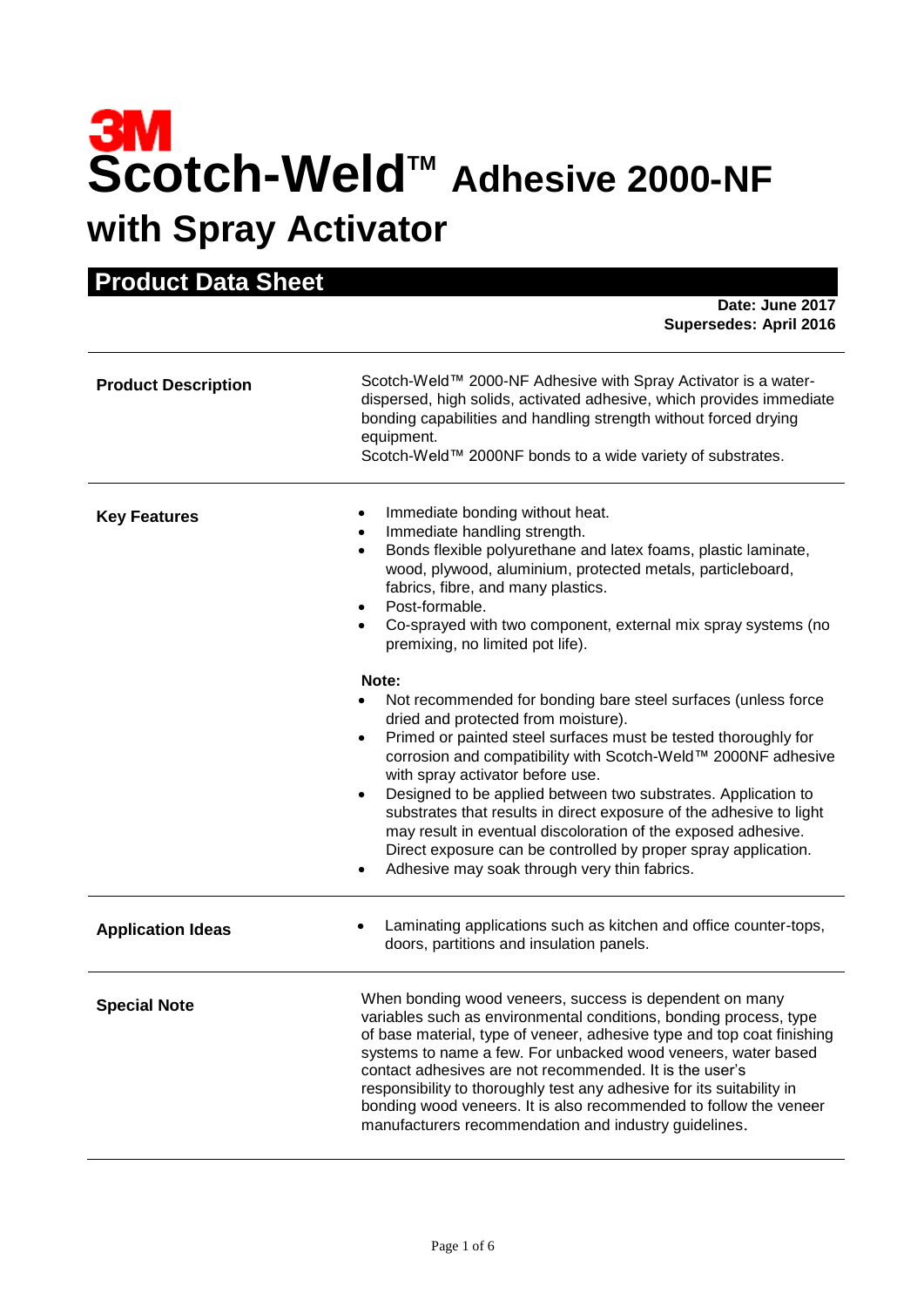### **Typical Physical Properties**

|                                                                | 2000-NF Adhesive                               | Spray Activator |  |
|----------------------------------------------------------------|------------------------------------------------|-----------------|--|
| Viscosity<br>(ISO2555)                                         | 172 mPa.s                                      | Water thin      |  |
| Solid Content<br>(EN 3251 /EN ISO 827)                         | 50%                                            | $13 - 16%$      |  |
| <b>Specific Gravity</b><br>(ASTM D 1475-98 NF EN<br>ISO 2811.1 | 1.08                                           | $1.12 - 1.16$   |  |
| Base                                                           | Polychloroprene                                | Inorganic Salt  |  |
| Colour                                                         | <b>Blue and Neutral</b>                        | Clear           |  |
| Coverage<br>at 20 g/m <sup>2</sup> dry weight *                | 25 m <sup>2</sup> /litre (including activator) |                 |  |
| <b>Application Method</b>                                      | Co-Spray                                       | Co-Spray        |  |
| Co-Spray Ratio                                                 | 15 parts                                       | 1 part          |  |
| рH                                                             | $10 - 11$                                      | $4 - 5.6$       |  |

\* For HPL applications coverage at 15g/m² dry weight or 30m²/l.

## **Typical Adhesive Performance**

| Typical Adnesive Performance<br><b>Characteristics</b> | Substrate          | Shear Stress at<br>Maximum Load (MPa)<br><b>ASTM D3163</b> | Failure Mode        |
|--------------------------------------------------------|--------------------|------------------------------------------------------------|---------------------|
|                                                        | <b>Natural Oak</b> | 0.68                                                       | Adhesive            |
|                                                        | <b>PVC</b>         | 2.2                                                        | Adhesive / Cohesive |
|                                                        | <b>HDPE</b>        | 0.97                                                       | Adhesive            |
|                                                        | <b>PP</b>          | 1.6                                                        | Adhesive / Cohesive |
|                                                        | <b>PET</b>         | 1.84                                                       | Adhesive / Cohesive |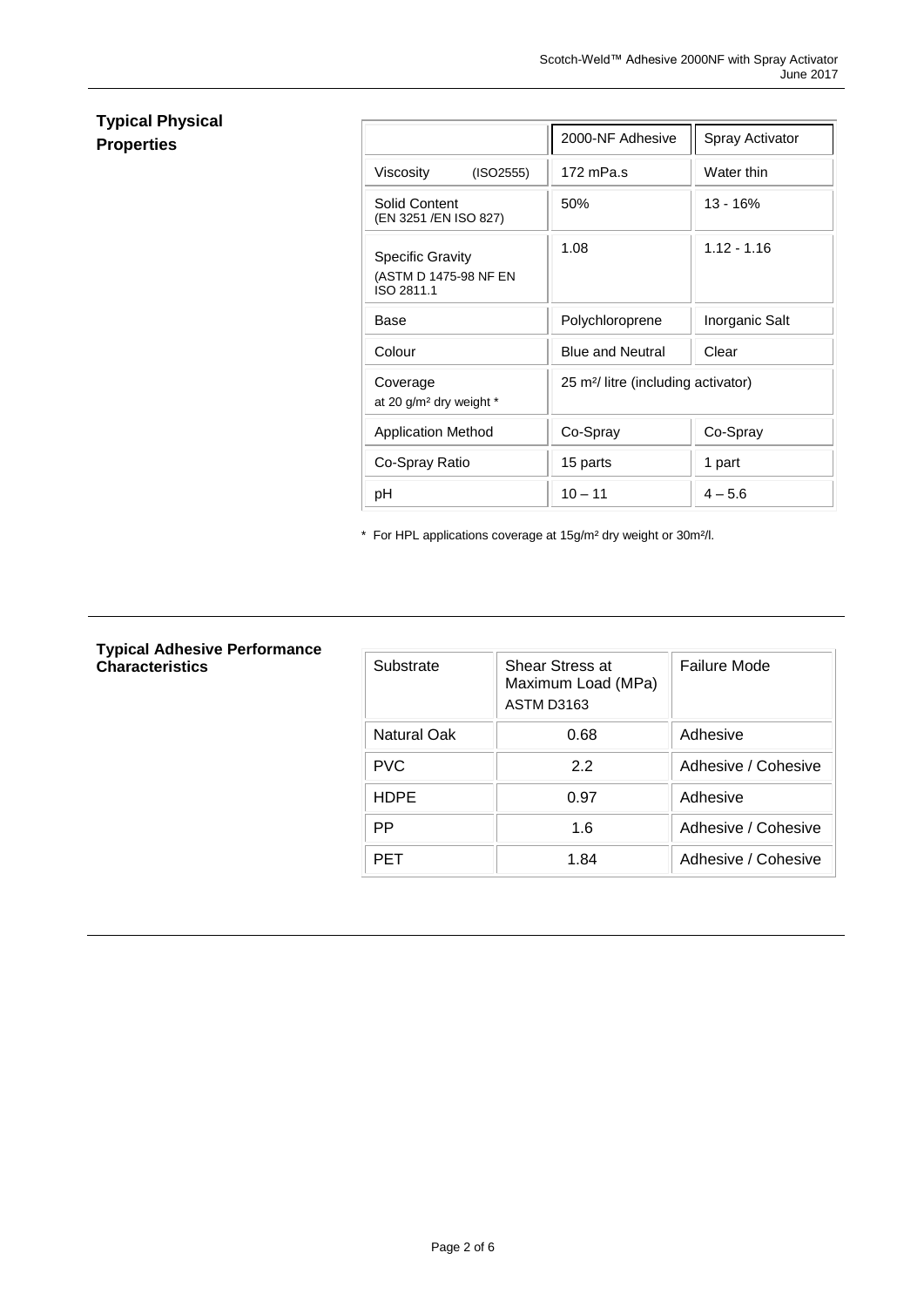#### **Application Equipment Suggestions** Appropriate application equipment enhances adhesive performance. We suggest the following application equipment for the user's evaluation in light of the user's particular purpose and method of application.

#### **Air Atomizing Spray Equipment**

When hand spraying, 2 component (co-spray) applicators are used. These applicators spray activator and adhesive through separate fluid nozzles with mixing occurring outside the spray applicator.

For automatic spray systems, separate applicators are used for the activator and adhesive, with the applicators aimed so the spray patterns converge and mix before reaching the substrate.

#### **Note:**

**Premixing of the adhesive and activator is NOT possible and makes the adhesive unusable**.

#### **TO MEASURE FLUID FLOW**

**Hand Held Applicators**: Pressurize adhesive source only. Direct adhesive fluid nozzle into a measuring device. Pull trigger and flow material into measuring device for 60 seconds. Increase or decrease fluid source pressure to obtain desired fluid flow. The fluid flow of the activator should be adjusted to 15 to 1 ratio when co-sprayed. The measurement can be done by either weight or volume.

**Automatic Applicators:** Pressurize adhesive fluid source only. Activate trigger and flow adhesive into measuring device for 60 seconds. Increase or decrease fluid pressure to obtain desired fluid flow. When adhesive fluid flow is correctly adjusted repeat the process with the activator spray applicator, setting fluid flow to one-fifteenth of the adhesive fluid flow. The measurement can be done by either weight or volume.

#### **Material Supply:**

#### **Pressure Pots**

Adhesive and Activator: For best results, use stainless steel pressure pots. Nonstainless pressure pots may be used if used with plastic liner and the dip tube and fittings are changed to plastic or stainless steel.

#### **Pumps**

*Adhesive*: Use a 1 inch plastic bodied, double diaphragm pump with PTFE diaphragms and ball checks. It is suggested that all diaphragm pumps are short stroked by the manufacturer before use. Do not use piston type reciprocating pumps, or diaphragm pumps smaller than 1 inch. When using diaphragm pumps the use of a bag type fluid filter is recommended on the output of the pump. A filter such as the Graco Model 12 part number 915-518 with a 300 micron filter bag part number 521-264 or equivalent is suggested. Fluid regulators cannot be used with this adhesive. The pump pressure controls fluid pressure.

*Activator*: A 1:1, 2:1 pogo, or piston type-reciprocating pump is suggested. All pump parts in contact with activator must be plastic or stainless steel.

Diaphragm pumps and fluid regulators can be used (stainless steel or plastic on all wetted components).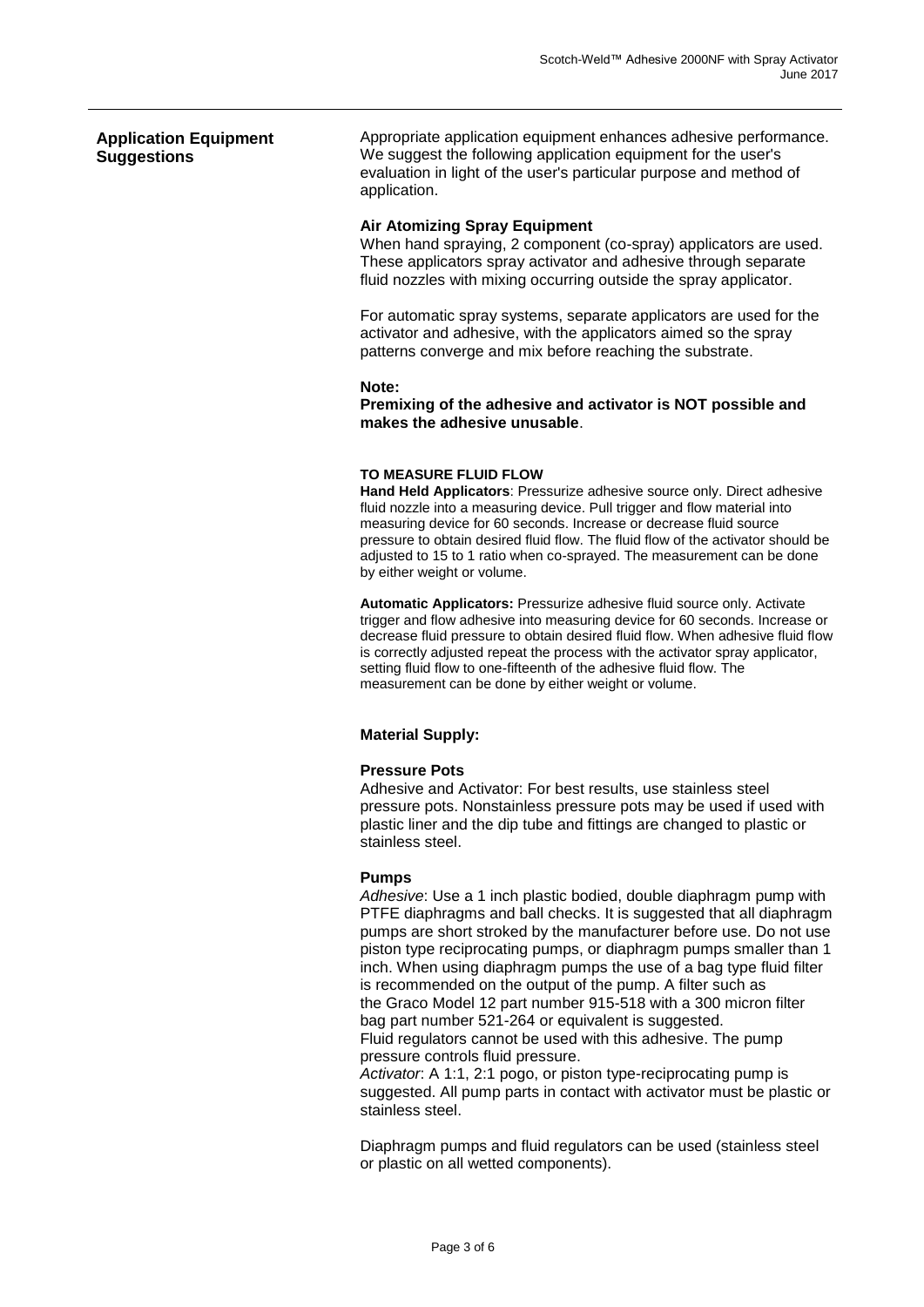#### **Hoses**

All fluid hoses should be nylon or polyethylene lined. Hose fittings should be stainless steel or plastic.

**Note:** 

**Do not use fluid lines that have previously been used with solvent whether flammable or non-flammable.**

#### **Handling/Application Information**

When using Scotch-Weld™ 2000-NF Adhesive with Activator, it is required that at least one of each pair of the substrates to be bonded be porous or water permeable.

#### **Surface Preparation**

Surfaces must be clean, dry and dust free.

#### **Spray Mix Ratio of Activator to Adhesive**

It is recommended that Scotch-Weld™ 2000-NF Adhesive be spray mixed with spray activator #1 at a ratio of 15 parts adhesive to 1 part activator (by weight or volume). When activated, slight adhesive transfer should occur when adhesive film is touched immediately after spraying.

#### **Application**

Use a plural nozzle, external mix spray applicator to mix adhesive with activator to achieve proper mix of Scotch-Weld™ 2000-NF Adhesive with spray activator.

(Refer to Application Equipment Suggestions above for additional information about spray equipment.) Spray apply a uniform coat of mixed adhesive to both surfaces. (See coverage section.) One coat should usually be sufficient for both surfaces. Be sure to overlap the spray pattern slightly with each pass of the spray applicator to ensure complete activation of adhesive and uniform coverage. An uniform dull film indicates sufficient mixture of Scotch-Weld™ 2000-NF Adhesive with spray activator.

**Coverage** Approximately 30 m<sup>2</sup>/l sufficient to apply 15m<sup>2</sup> of bonded surface on most substrates such as decorative laminate and particleboard. Optimum performance is obtained using 15-20 g/m² dry adhesive on each surface.

#### **NOTE:**

**Coverage will vary depending on the porosity of substrates and strength of adhesive bond desired.**

Depending on the user's performance requirements, more adhesive is suggested if fabrics, foams, etc. are to be bonded. In all cases, user evaluation will be required to determine the optimum coverage levels.

#### **Activation Time**

With proper mixing of adhesive and activator and depending on ambient conditions, adhesive activates sufficiently to make bonds within 5-15 seconds after application.

Depending on ambient conditions and substrates, bonds should be made within 2 hours.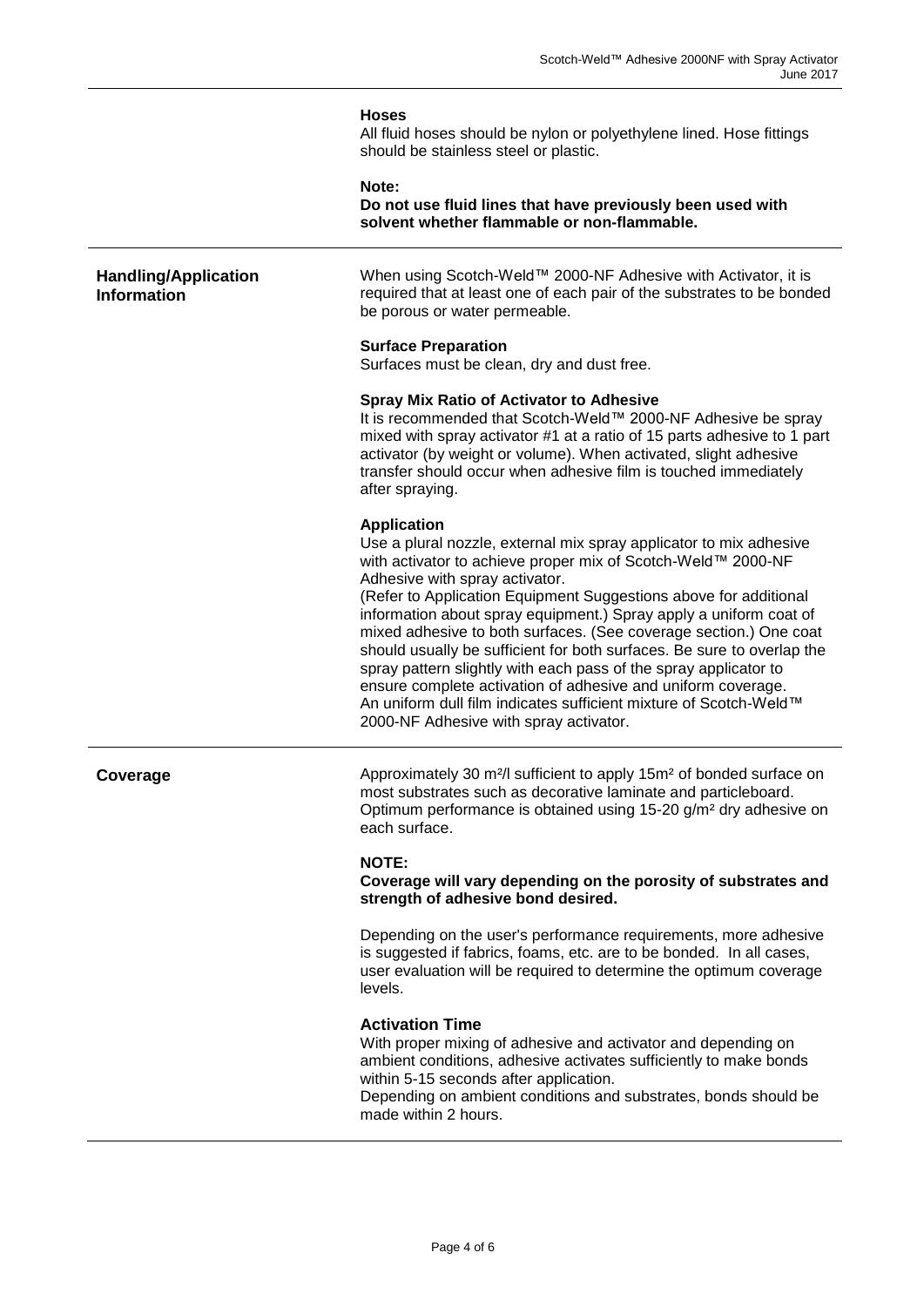| Coverage                          | <b>Assembly</b><br>For foam bonding and foam fabrication, pressure may be applied to<br>the bond by manual or mechanical methods. Bond adhesive coated<br>surfaces with sufficient pressure to assure good contact across<br>adhesive bond line.<br>For decorative laminates, spacers such as dowels or strips of<br>laminate may be used to help prevent premature adhesive to<br>adhesive contact and bonding prior to positioning. Slide out the<br>spacers and apply uniform pressure working toward the edges.<br>A roller used with maximum body pressure should be used to help<br>ensure adequate contact and bonding especially on the edges.<br>Bonded assemblies may be machined, trimmed, etc. immediately<br>after bonding. The use of a pinch roll is preferred for optimum<br>performance. |
|-----------------------------------|-----------------------------------------------------------------------------------------------------------------------------------------------------------------------------------------------------------------------------------------------------------------------------------------------------------------------------------------------------------------------------------------------------------------------------------------------------------------------------------------------------------------------------------------------------------------------------------------------------------------------------------------------------------------------------------------------------------------------------------------------------------------------------------------------------------|
|                                   | <b>Clean Up</b><br><b>Work Surface:</b><br>If adhesive has not activated, clean surfaces with water or with a<br>small amount of detergent followed with a cleaner such as 3M Citrus<br>Based Cleaner or equivalent. Dried, activated adhesive may be<br>cleaned with a combination of 3M Citrus Based Cleaner and<br>mechanical systems such as wire brushing.                                                                                                                                                                                                                                                                                                                                                                                                                                           |
|                                   | Spray Equipment:<br>Flush adhesive portion of spray equipment with cold water<br>containing a small amount of detergent followed by a flush with<br>clean water. The activator portion of spray equipment should be<br>flushed with clean water (no detergent).                                                                                                                                                                                                                                                                                                                                                                                                                                                                                                                                           |
| <b>Storage &amp; Shelf Life</b>   | Store at 15 °C - 25 °C for maximum storage life. Higher<br>temperatures reduce normal storage life. Lower temperatures cause<br>increased viscosity of a temporary nature<br>Water dispersed products will become unusable with prolonged<br>storage below 4 °C.<br>Rotate stock on a "first in, first out" basis                                                                                                                                                                                                                                                                                                                                                                                                                                                                                         |
|                                   | The product can be stored 28 months after production in the original,<br>unopened container                                                                                                                                                                                                                                                                                                                                                                                                                                                                                                                                                                                                                                                                                                               |
|                                   | Note: PROTECT FROM FREEZING                                                                                                                                                                                                                                                                                                                                                                                                                                                                                                                                                                                                                                                                                                                                                                               |
| <b>Precautionary Information</b>  | Refer to product and Material Safety Data Sheet for health and safety<br>information before using the product. For information please see<br>below for contact details.                                                                                                                                                                                                                                                                                                                                                                                                                                                                                                                                                                                                                                   |
| <b>For Additional Information</b> | To request additional product information or to arrange for sales<br>assistance, please see below for contact details.                                                                                                                                                                                                                                                                                                                                                                                                                                                                                                                                                                                                                                                                                    |